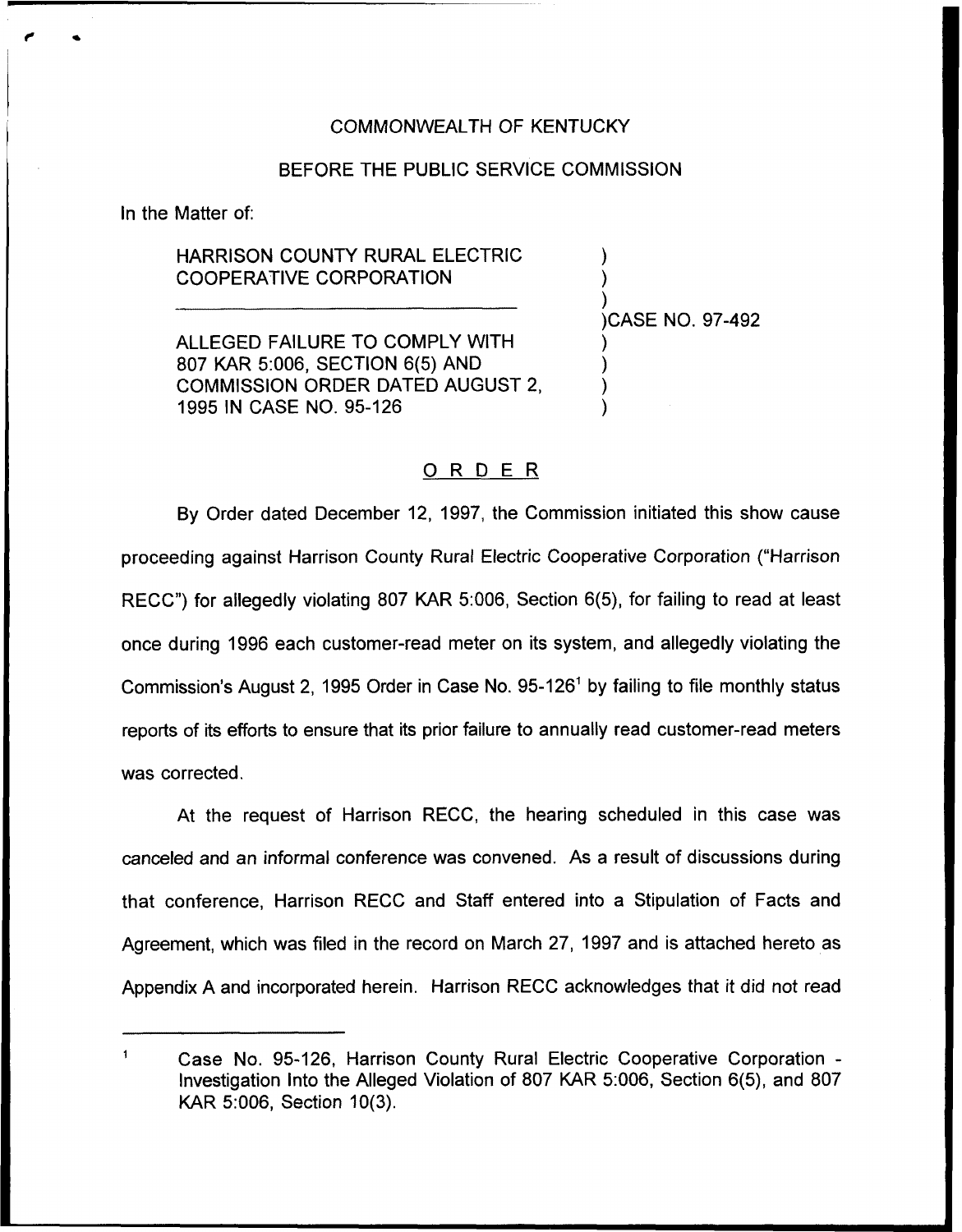all its customer-read meters in 1996 but that upon its new management becoming aware of the problem, it did read all customer-read meters in 1997 except for 31 which were not accessible. In addition, meter reading has been identified as a higher priority task and procedures have been established to ensure compliance with annual reading requirements. Its current management also stated that it was unaware of the filing requirements established in Case No. 95-126 and no copy of that order or any other reference to the filing requirement could be found in Harrison RECC's records.

ln determining whether the results of the Stipulation are in the public interest and are reasonable, the Commission has taken into consideration the comprehensive nature of the Stipulation and the remedial action taken by Harrison RECC to read all customerread meters in 1997. Based on the evidence of record and being otherwise sufficiently advised, the Commission finds that the Stipulation is in accordance with the law and does not violate any regulatory principle. The Stipulation is the product of serious, arms-length negotiations among capable, knowledgeable parties, is in the public interest, and results in a reasonable resolution of all issues in this case. The Commission further finds that Harrison RECC was served with a copy of the final Order in Case No. 95-126 and failed to file the monthly status reports as required therein. In addition, Harrison RECC knew of the requirement to read its customer-read meters once each year but knowingly failed to do so in calendar year 1996. Finding a willful violation of the August 2, 1995 Order in Case No. 95-126, and a willful violation of Commission Regulation 807 KAR 5:006, Section 6(5), the Commission will assess a civil penalty in the amount of \$500 against Harrison RECC for these two willful violations. However, the penalty will be held in abeyance until April 30,

 $-2-$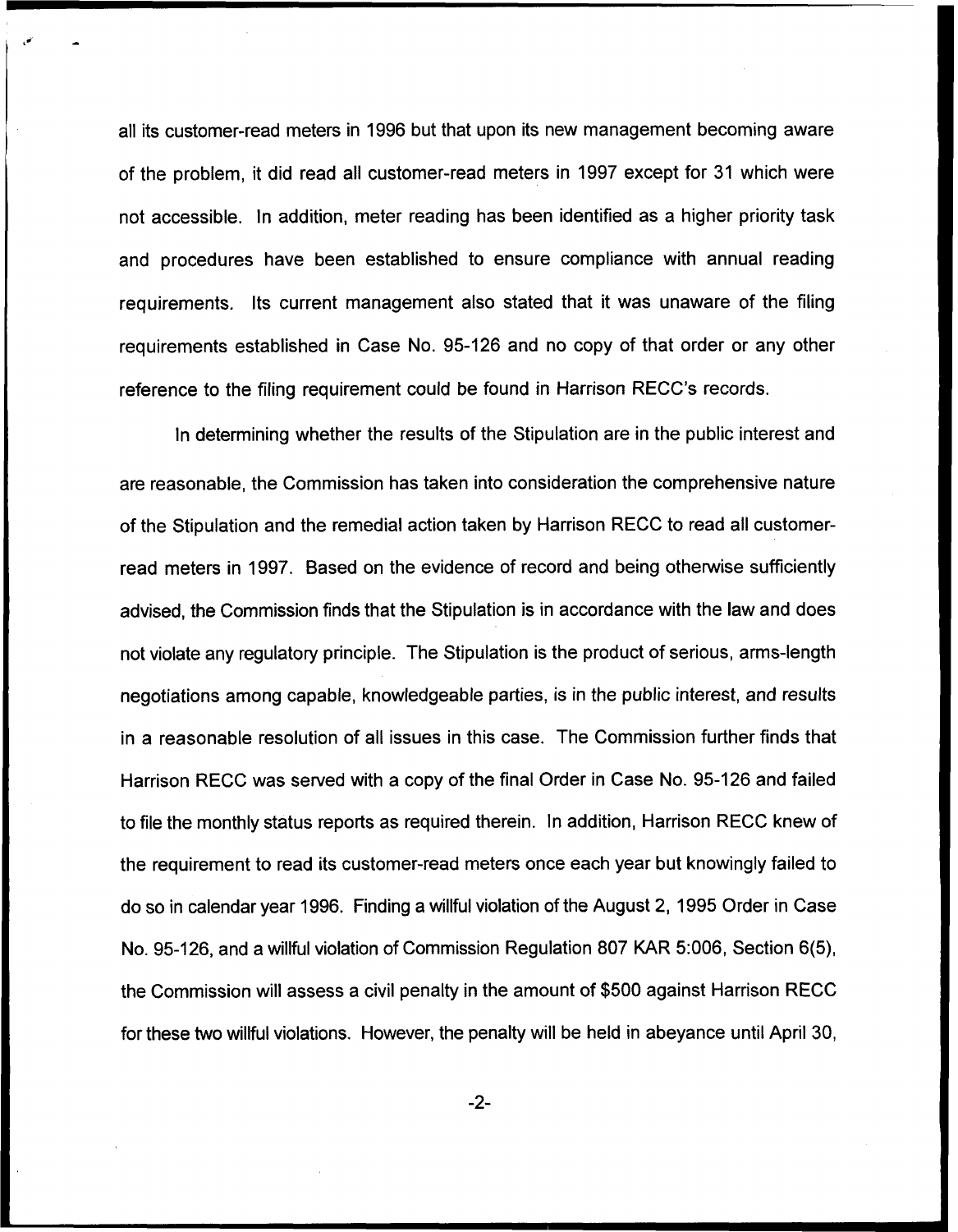1999and will not be due and payable unless within the next 12 months Harrison is again found to be in violation of the meter reading requirements set forth in 807 KAR 5:006, Section 6(5).

IT IS THEREFORE ORDERED that:

 $1.$ The Stipulation attached hereto as Appendix A is adopted and approved in its entirety as a complete resolution of all factual issues in this case.

2. Harrison RECC shall be assessed a civil penalty in the amount of \$500 which shall be held in abeyance until April 30, 1999.

3. The \$500 penalty assessed herein shall be due and payable in the event that within the next 12 months Harrison RECC is again found to be in violation of the meter reading requirements set forth in 807 KAR 5:006, Section 6(5).

Done at Frankfort, Kentucky, this 14th day of April, 1998.

PUBLIC SERVICE COMMISSION

<u>Chairman</u>

Vice Chairman

**Commissioner** 

**ATTEST** Executive director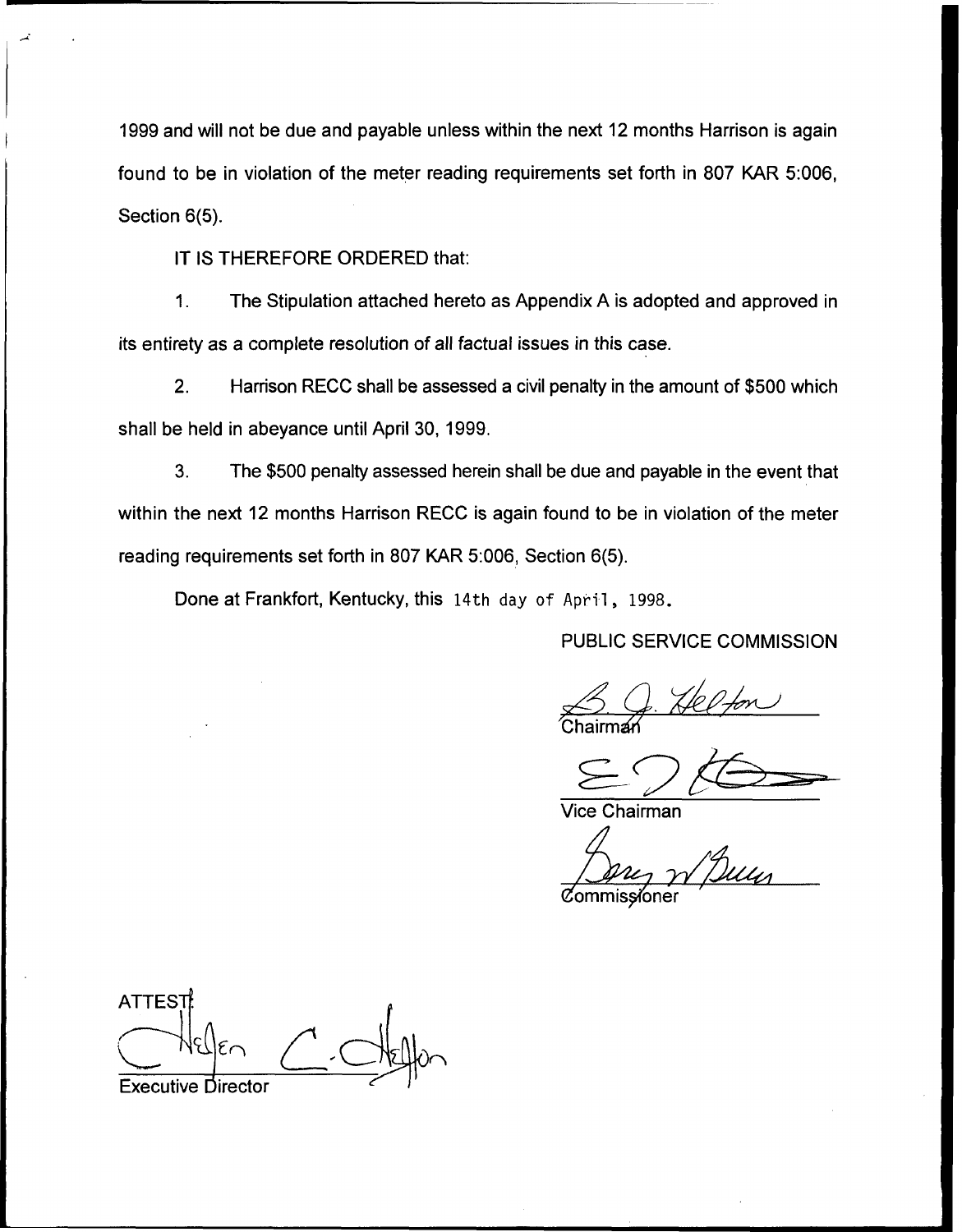#### APPENDIX A

# AN APPENDIX TO AN ORDER OF THE KENTUCKY PUBLIC SERVICE COMMISSION IN CASE NO. 97-492 DATED APRIL 14, 1998 COMMONWEALTH OF KENTUCKY

#### BEFORE THE PUBLIC SERVICE COMMISSION

In the Matter of:

## HARRISON COUNTY RURAL ELECTRIC COOPERATIVE CORPORATION

ALLEGED FAILURE TO COMPLY WITH 807 KAR 5:006, SECTION 6(5) AND COMMISSION ORDER DATED AUGUST 2, 1995 IN CASE NO. 95-126

) CASE NO. 97-492

) ) )

) ) )

#### STIPULATION OF FACTS AND AGREEMENT

Harrison County Rural Electric Cooperative Corporation ("Harrison RECC") is a Kentucky Corporation engaged in the distribution of electricity for compensation for lights, heat, power, and other uses, and is utility subject to Commission jurisdiction. Pursuant to Commission regulation 807 KAR 5:006, Section 6(5), each utility using customer read meter information is required to read each revenue related meter on its system at least once during each calendar year. Harrison RECC's compliance with this regulation was previously the subject of a show cause proceeding in Case No. 95-126, which was terminated by an Order dated August 2, 1995. That Order found that Harrison RECC was in violation of the requirement to read each revenue meter at least once each calendar year, assessed a civil penalty of \$2,000 against Harrison RECC, and established the requirement for Harrison RECC to file monthly status reports of its efforts to be in compliance with 807 KAR 5:006, Section 6(5).

Harrison RECC acknowledges that its prior management did not place a high priority on meter reading, and although it paid the \$2000 penalty, none of the required